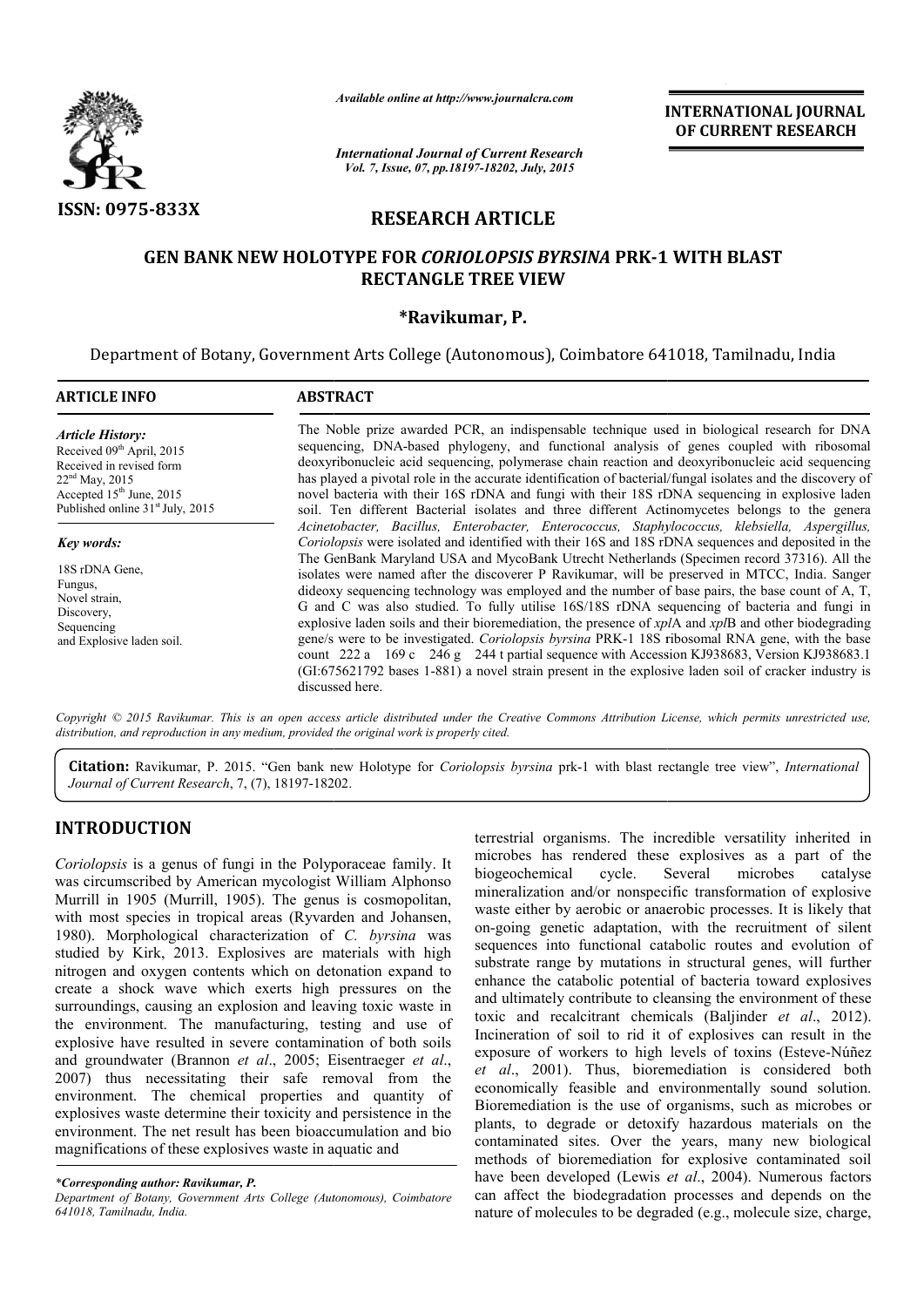number and position of functional groups, solubility and toxicity) as well as the environmental conditions.

## MATERIALS AND METHODS

### Study site and collection of sample

Valangaiman of Thiruvarur District of Tamilndu India (10°46′17.76″N 79°38′12.48″E) was selected as the sampling site for this study. Approximately 100gm of explosive laden soil from the cracker manufacturing unit and the grinding unit were collected form five different places and immediately placed into 500ml sterile air tight container, sealed to avoid contamination and transported to the laboratory for further processing.

### Soil processing and isolation

3 gm of the soil samples were vigorously mixed with 3 ml of sterile distilled water and left for overnight.100 microliter of the upper surface soil liquid was then transferred into 5 ml Sabouraud Dextrose Agar GM063 with a sterile micro pipette and incubated at 36° C for 48 hrs. The plates incubated for two days were visually inspected daily until typical colonies formed. The colonies were purified by further subculture on Dextrose Broth GM033 (HIMEDIA) to confirm the purity and preserved at -20°C until further use.

### Molecular confirmation

### Identification with specific PCR

The colony morphologically identified *C.byrsina* was further identified by PCR procedures based on amplification of 18S rDNA gene. PCR was standardised with forward and reverse PCR primers and performed in a volume of 25 microliter, the reaction mixture containing 200 mM of each dNTP, 1.5μm MgCl2, 1xPCR buffer, 10 pmol of each primer, 1U of taq DNA polymerase and 10 ng DNA. The PCR cycle protocol consists of initial denaturation at 95°C for 6 min and 30 cycles of denaturation at 95°C for 1 min, primer specific annealing for 1 min and extension at 72°C for 2 min with the final extension at 72°C for 10 min. PCR products were electrophoresed on 1% agarose gel and visualised under UV.

## 18S rDNA analysis

18S rDNA sequencing was used to confirm PCR identified isolate and 18S rDNA sequence of the isolate was BLAST analysed (Gee *et al*., 2003).The PCR reaction mixture for the amplification of the 16S rDNA gene consisted of 200mM of each dNTP, 1.5 mM MgCl2, 1x PCR buffer, 10pmol of each primer, 1 U of Taq DNA polymerase and 10ng DNA. The reaction was made up to 25 microliter with sterile distilled water and the cycle consisted of initial denaturation at 95°C for 6 min and 30 cycles of denaturation at 95°C for 1 min, annealing at 50°C for 1 min and extension at 72°C for 2 min with the final extension at 72°C for 10 min. PCR products were electrophoresed on 1.0% agarose gel and visualised under UV in a gel documentation system as above. Amplified 18S rDNA PCR products were sequenced by the dideoxy chain

termination method (Sanger and Coulson, 1975 & Sanger *et al*., 1977) using Big dye Terminator v 3.1 sequencing kit and Big dye x Terminator Purification kit in an ABI 10 sequencer. The derived sequences were aligned using DNASTAR lasergene 9 Core Suit and BLAST analysis was with NCBI database.

## RESULTS

From the soil samples sub cultured successfully one isolate was suspected and selected as possible *Coriolopsis byrsina* PRK-1 (Figure 1) based on characteristic colonial morphology, interestingly the environmental isolate was able to grow on of Sabouraud Dextrose Agar GM063 and in Sabouraud Dextrose Broth GM033 (HIMEDIA).



Figure 1. *Coriolopsis byrsina* on SDA

The one isolate confirmed by 18S rDNA sequencing was subjected to Sanger dideoxy sequencing. The FASTA of *Coriolopsis byrsina* strain PRK-1's 18S ribosomal RNA gene, partial sequence Molecule type nucleic acid Query Length 881 bp is depicted below:

>gi|675621792|gb|KJ938683.1| Coriolopsis byrsina strain PRK-1 18S ribosomal RNA gene, partial sequence

TCTGGTGTCCAGCAGCCGCGGTAATTCCAGCTCCAAT AGCGTATATTAAAGTTGTTGCAGTTAAAGCTCGTAGT TGAACTTCAGACCTGGCCGGGCGGTCTGCCTAACGGT ATGTACTGTCTGGCTGGGTCTTACCTCTTGGTGAGCCG GCATGCCCTTCACTGGGTGTGTCGGGGAACCAGGACT TTTACCTTGAGAAAATTAGAGTGTTCAAAGCAGGCCT ATGCCCGAATACATTAGCATGGAATAATAAAAAGGA CGTGCGGTTCTATTTTGTTGGTTTCTAGAGTCGCCGTA ATGATTAATAGGGATAGTTGGGGGCATTAGTATTCAG TTGCTAGAGGTGAAATTCTTGGATTTACTGAAGACTA ACTACTGCGAAAGCATTTGCCAAGGATGTTTTCATTA ATCAAGAACGAAGGTTAGGGGATCGAAAACGATCAG ATACCGTTGTAGTCTTAACAGTAAACTATGCCGACTA GGGATCGGGCGATCTCAATCTTATGTGTCGCTCGGCA CCTTACGAGAAATCAAAGTCTTTGGGTTCTGGGGGGA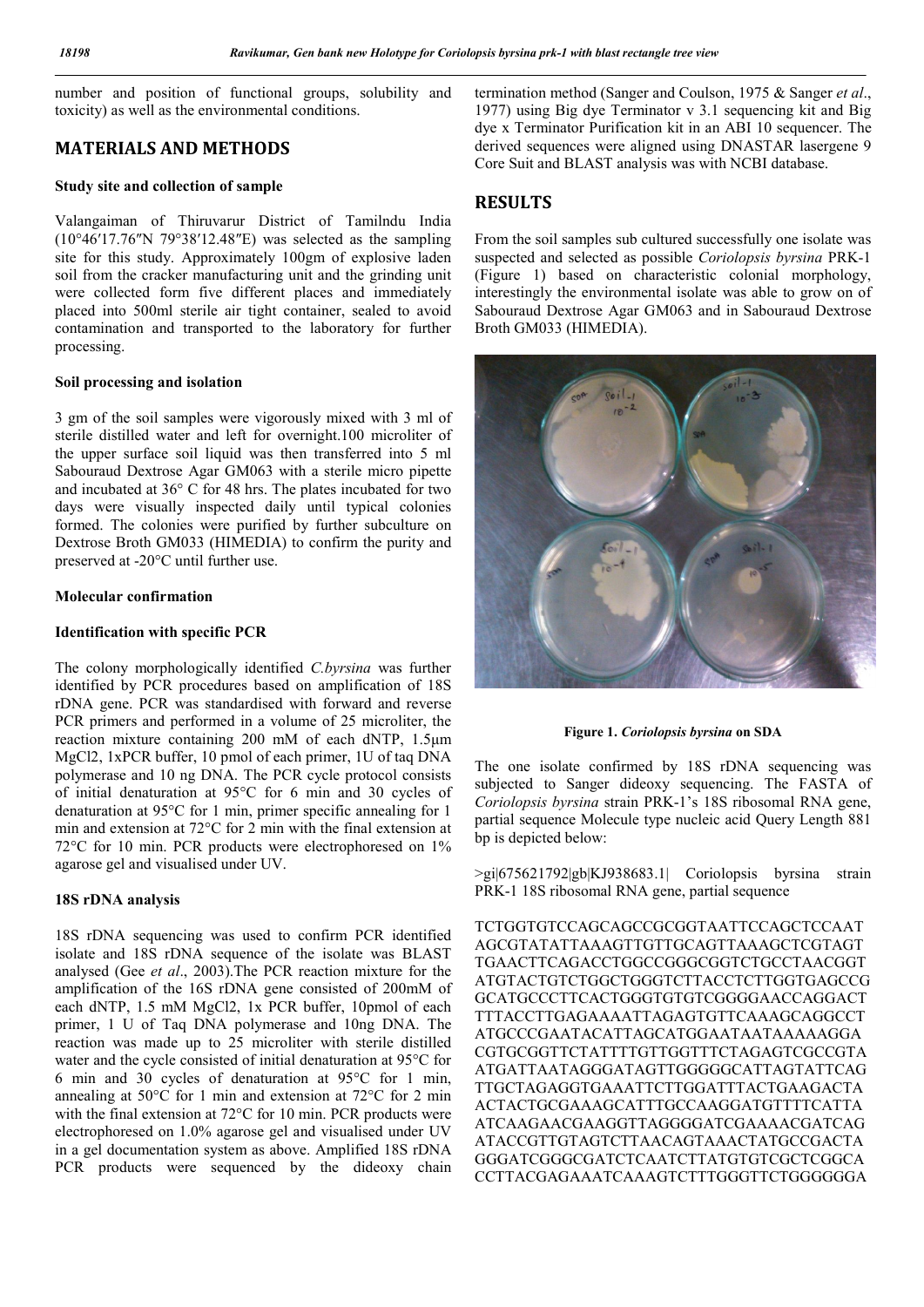GTATGGTCGCAAGGCTGAAACTTAAAGGAATTGACGG AAGGGCACCACCAGGAGTGGAGCCTGCGGCTTAATTT GACTCAACACGGGGAAACTCACCAGGTCCAGACATG ACTAGGATTGACAGATTGATAGCTCTTTCATGATTTTA TGGGTGGTGGTGCATGGCCGTTCTTAGTTGGTGGAGT GATTTGTCTGGTTAATTCCGATAACGAACGAGACCTT AACCTGCTTAATAGCCAGGCCGGCTTTTGCTGGTCGC CGGCTTCTTAGAGGGACTGTCTGCGTCTAGCAGACGG AAGTTTGAGGCAATAACAGGTCATGTG

The regions of similarity between this sequence and other sequences, BLAST was used and the result is depicted below: An overview of the database sequences aligned to the query sequence is shown. The score of each alignment is indicated by one of five different colours, which divides the range of scores into five groups. Multiple alignments on the same database sequence are connected by a striped line. Musing over an alignment shows the alignment definition and score in the box at the top.

NCBI/ BLAST/ blastn suite/ Formatting Results - NE44EBW6015



### Features:

|  | Query | 1   | TCTGGTGTCCAGCAGCCGCGGTAATTCCAGCTCCAATAGCGTATATTAAAGTTGTTGCAG | 60  |
|--|-------|-----|--------------------------------------------------------------|-----|
|  | Sbjct | 1   | TCTGGTGTCCAGCAGCCGCGGTAATTCCAGCTCCAATAGCGTATATTAAAGTTGTTGCAG | 60  |
|  | Query | 61  | TTAAAAAGCTCGTAGTTGAACTTCAGACCTGGCCGGCGGTCTGCCTAACGGTATGTACT  | 120 |
|  | Sbict | 61  | TTAAAAAGCTCGTAGTTGAACTTCAGACCTGGCCGGCGGTCTGCCTAACGGTATGTACT  | 120 |
|  | Query | 121 | GTCTGGCTGGGTCTTACCTCTTGGTGAGCCGGCATGCCCTTCACTGGGTGTGTCGGGGAA | 180 |
|  | Sbjct | 121 | GTCTGGCTGGGTCTTACCTCTTGGTGAGCCGGCATGCCCTTCACTGGGTGTGTCGGGGAA | 180 |
|  | Ouery | 181 | CCAGGACTTTTACCTTGAGAAAATTAGAGTGTTCAAAGCAGGCCTATGCCCGAATACATT | 240 |
|  | Sbjct | 181 | CCAGGACTTTTACCTTGAGAAAATTAGAGTGTTCAAAGCAGGCCTATGCCCGAATACATT | 240 |
|  | Ouery | 241 | AGCATGGAATAATAAATAGGACGTGCGGTTCTATTTTGTTGGTTTCTAGAGTCGCCGTA  | 300 |
|  | Sbjct | 241 | AGCATGGAATAATAAATAGGACGTGCGGTTCTATTTTGTTGGTTTCTAGAGTCGCCGTA  | 300 |
|  | Query | 301 | ATGATTAATAGGGATAGTTGGGGGCATTAGTATTCAGTTGCTAGAGGTGAAATTCTTGGA | 360 |
|  | Sbjct | 301 | ATGATTAATAGGGATAGTTGGGGGCATTAGTATTCAGTTGCTAGAGGTGAAATTCTTGGA | 360 |
|  | Ouery | 361 | TTTACTGAAGACTAACTACTGCGAAAGCATTTGCCAAGGATGTTTTCATTAATCAAGAAC | 420 |
|  | Sbjct | 361 | TTTACTGAAGACTAACTACTGCGAAAGCATTTGCCAAGGATGTTTTCATTAATCAAGAAC | 420 |
|  | Query | 421 | GAAGGTTAGGGGATCGAAAACGATCAGATACCGTTGTAGTCTTAACAGTAAACTATGCCG | 480 |
|  | Sbict | 421 | GAAGGTTAGGGGATCGAAAACGATCAGATACCGTTGTAGTCTTAACAGTAAACTATGCCG | 480 |
|  | Query | 481 | ACTAGGGATCGGCGATCTCAATCTTATGTGTCGCTCGGCACCTTACGAGAAATCAAAGT  | 540 |
|  | Sbjct | 481 | ACTAGGGATCGGGCGATCTCAATCTTATGTGTCGCTCGGCACCTTACGAGAAATCAAAGT | 540 |
|  | Ouery | 541 | CTTTGGGTTCTGGGGGGAGTATGGTCGCAAGGCTGAAACTTAAAGGAATTGACGGAAGGG | 600 |
|  | Sbjct | 541 | CTTTGGGTTCTGGGGGGAGTATGGTCGCAAGGCTGAAACTTAAAGGAATTGACGGAAGGG | 600 |
|  | Query | 601 | CACCACCAGGAGTGGAGCCTGCGGCTTAATTTGACTCAACACGGGGAAACTCACCAGGTC | 660 |
|  | Sbjct | 601 | CACCACCAGGAGTGGAGCCTGCGGCTTAATTTGACTCAACACGGGGAAACTCACCAGGTC | 660 |
|  | Query | 661 | CAGACATGACTAGGATTGACAGATTGATAGCTCTTTCATGATTTTATGGGTGGTGGTGCA | 720 |
|  | Sbjct | 661 | CAGACATGACTAGGATTGACAGATTGATAGCTCTTTCATGATTTTATGGGTGGTGGTGCA | 720 |
|  | Ouery | 721 |                                                              | 780 |
|  | Sbjct | 721 |                                                              | 780 |
|  | Query | 781 | AACCTGCTTAATAGCCAGGCCGGCTTTTGCTGGTCGCCGGCTTCTTAGAGGGACTGTCTG | 840 |
|  | Sbjct | 781 | AACCTGCTTAATAGCCAGGCCGGCTTTTGCTGGTCGCCGGCTTCTTAGAGGGACTGTCTG | 840 |
|  | Query | 841 | CGTCTAGCAGACGGAAGTTTGAGGCAATAACAGGTCATGTG<br>881             |     |
|  | Sbict | 841 | CGTCTAGCAGACGGAAGTTTGAGGCAATAACAGGTCATGTG<br>881             |     |
|  |       |     |                                                              |     |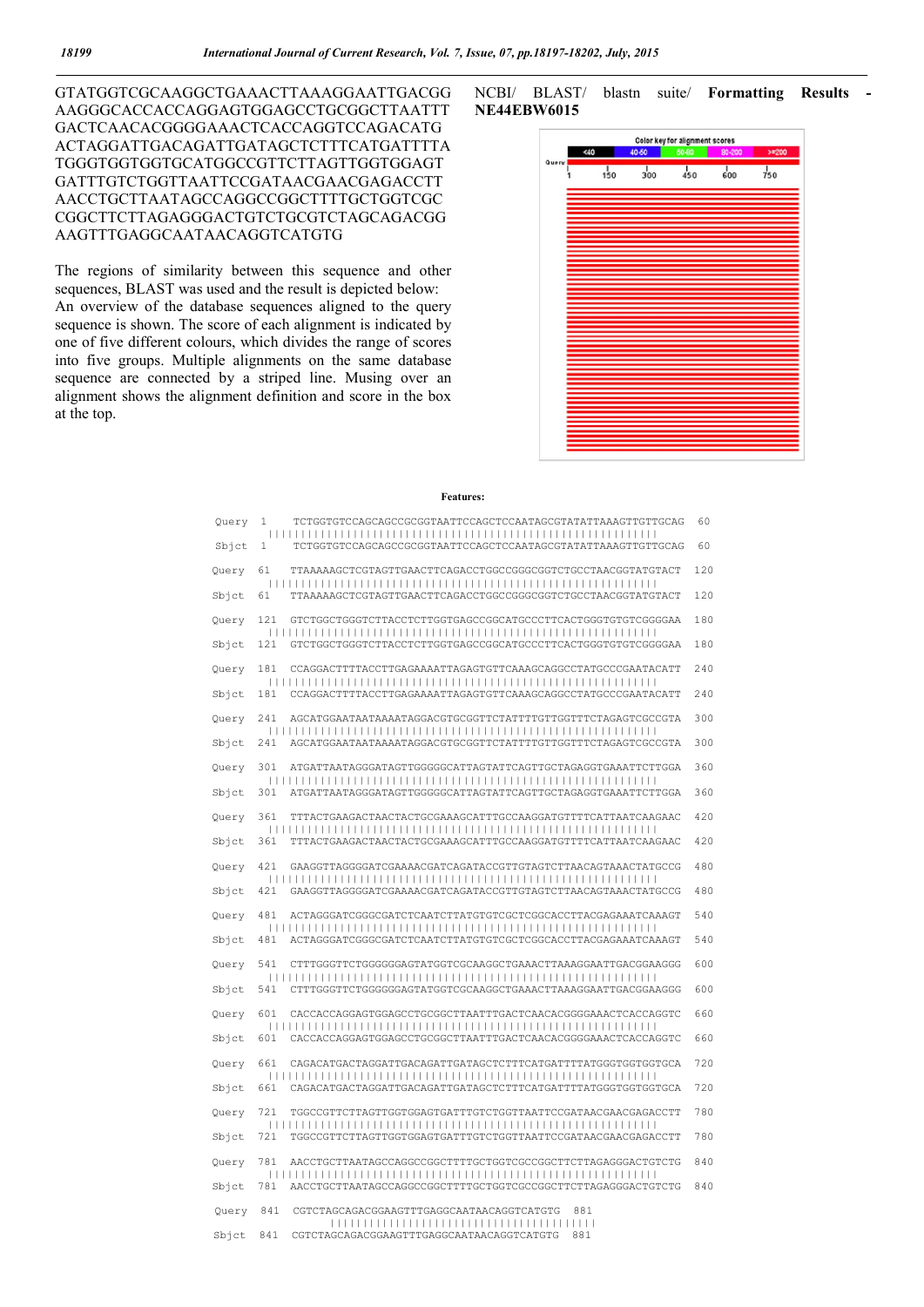### **Descriptions**

Sequences producing significant alignments:

| Sequences producing significant alignments:            |                                                                                       |  |  |  |  |  |                                    |
|--------------------------------------------------------|---------------------------------------------------------------------------------------|--|--|--|--|--|------------------------------------|
| <b>Select for</b><br>downloading or<br>viewing reports | <b>Description</b>                                                                    |  |  |  |  |  | Max Total Query E den Accession    |
| 1 Select seq<br>gb KJ938683.1                          | Coriolopsis byrsina<br>strain PRK-1 18S<br>ribosomal RNA<br>gene, partial<br>sequence |  |  |  |  |  | 1628 1628 100% 0.0 100% KJ938683.1 |

### Alignments

Loading alignment... for sequences gi|675621792, gi|367464915,gi|270047918,gi|288557592,gi|228547026 Reading indexes 1-5

Cori olopsis byrsina strain PRK-1 18S ribosomal RNA gene, partial sequence

Sequence ID:gb|KJ938683.1|Length: 881Number of Matches: 1

Range 1: 1 to 881GenBankGraphics Next Match Previous Match First Match

| Alignment statistics for match #1 |        |               |              |           |       |
|-----------------------------------|--------|---------------|--------------|-----------|-------|
| Score                             | Expect | Identities    | Gaps         | Strand    | Frame |
| 8 bits<br>(881)                   | 0.0()  | 881/881(100%) | $0/881(0\%)$ | Plus/Plus |       |

And The GenBank deposite is as

### Coriolopsis byrsina strain PRK-1 18S ribosomal RNA gene, partial sequence

GenBank: KJ938683.1 FASTA Graphics Go to: LOCUS KJ938683 881 bp DNA linear PLN 07-SEP-2014 DEFINITION Coriolopsis byrsina strain PRK-1 18S ribosomal RNA gene, partial sequence. ACCESSION KJ938683 VERSION KJ938683.1 GI:675621792 KEYWORDS . SOURCE Coriolopsis byrsina ORGANISM Coriolopsis byrsina Eukaryota; Fungi; Dikarya; Basidiomycota; Agaricomycotina; Agaricomycetes; Polyporales; Coriolopsis. REFERENCE 1 (bases 1 to 881) AUTHORS Ravikumar,P. TITLE Direct Submission JOURNAL Submitted (05-JUN-2014) Associate Professor of Botany, Government Arts College (Autonomous), Coimbatore, Tamilnadu 641018, India COMMENT ##Assembly-Data-START## Sequencing Technology:: Sanger dideoxy sequencing ##Assembly-Data-END##

### FEATURES Location/Qualifiers

 source 1..881 /organism="Coriolopsis byrsina" /mol\_type="genomic DNA"

 /strain="PRK-1" /isolation\_source="explosive contaminated soil" /db\_xref="taxon:239205" /country="India"

 $rRNA$   $\leq l. > 881$ 

/product="18S ribosomal RNA"

ORIGIN

 1 tctggtgtcc agcagccgcg gtaattccag ctccaatagc gtatattaaa gttgttgcag

 61 ttaaaaagct cgtagttgaa cttcagacct ggccgggcgg tctgcctaac ggtatgtact

 121 gtctggctgg gtcttacctc ttggtgagcc ggcatgccct tcactgggtg tgtcggggaa

 181 ccaggacttt taccttgaga aaattagagt gttcaaagca ggcctatgcc cgaatacatt

 241 agcatggaat aataaaatag gacgtgcggt tctattttgt tggtttctag agtcgccgta

 301 atgattaata gggatagttg ggggcattag tattcagttg ctagaggtga aattcttgga

 361 tttactgaag actaactact gcgaaagcat ttgccaagga tgttttcatt aatcaagaac

 421 gaaggttagg ggatcgaaaa cgatcagata ccgttgtagt cttaacagta aactatgccg

 481 actagggatc gggcgatctc aatcttatgt gtcgctcggc accttacgag aaatcaaagt

 541 ctttgggttc tggggggagt atggtcgcaa ggctgaaact taaaggaatt gacggaaggg

 601 caccaccagg agtggagcct gcggcttaat ttgactcaac acggggaaac tcaccaggtc

 661 cagacatgac taggattgac agattgatag ctctttcatg attttatggg tggtggtgca

 721 tggccgttct tagttggtgg agtgatttgt ctggttaatt ccgataacga acgagacctt

 781 aacctgctta atagccaggc cggcttttgc tggtcgccgg cttcttagag ggactgtctg

 841 cgtctagcag acggaagttt gaggcaataa caggtcatgt g //

and The TAX BLAST REPORT is

## Lineage Report

root . Eukaryota [eukaryotes] . . Opisthokonta [eukaryotes] ... Fungi [fungi] .... Agaricomycotina [basidiomycetes] . . . . . Agaricomycetes [basidiomycetes] . . . . . . . Agaricomycetes incertae sedis [basidiomycetes]<br>. . . . . . . . Polyporales [basidiomycetes]  $\ldots$  . . . . . . Polyporales . . . . . . . . Coriolaceae [basidiomycetes] . . . . . . . . . Coriolopsis [basidiomycetes] . . . . . . . . . Coriolopsis byrsina ------- 1628 4 hits [basidiomycetes] Coriolopsis byrsina strain PRK-1 18S ribosomal RNA gene, pa

and the Organism Report is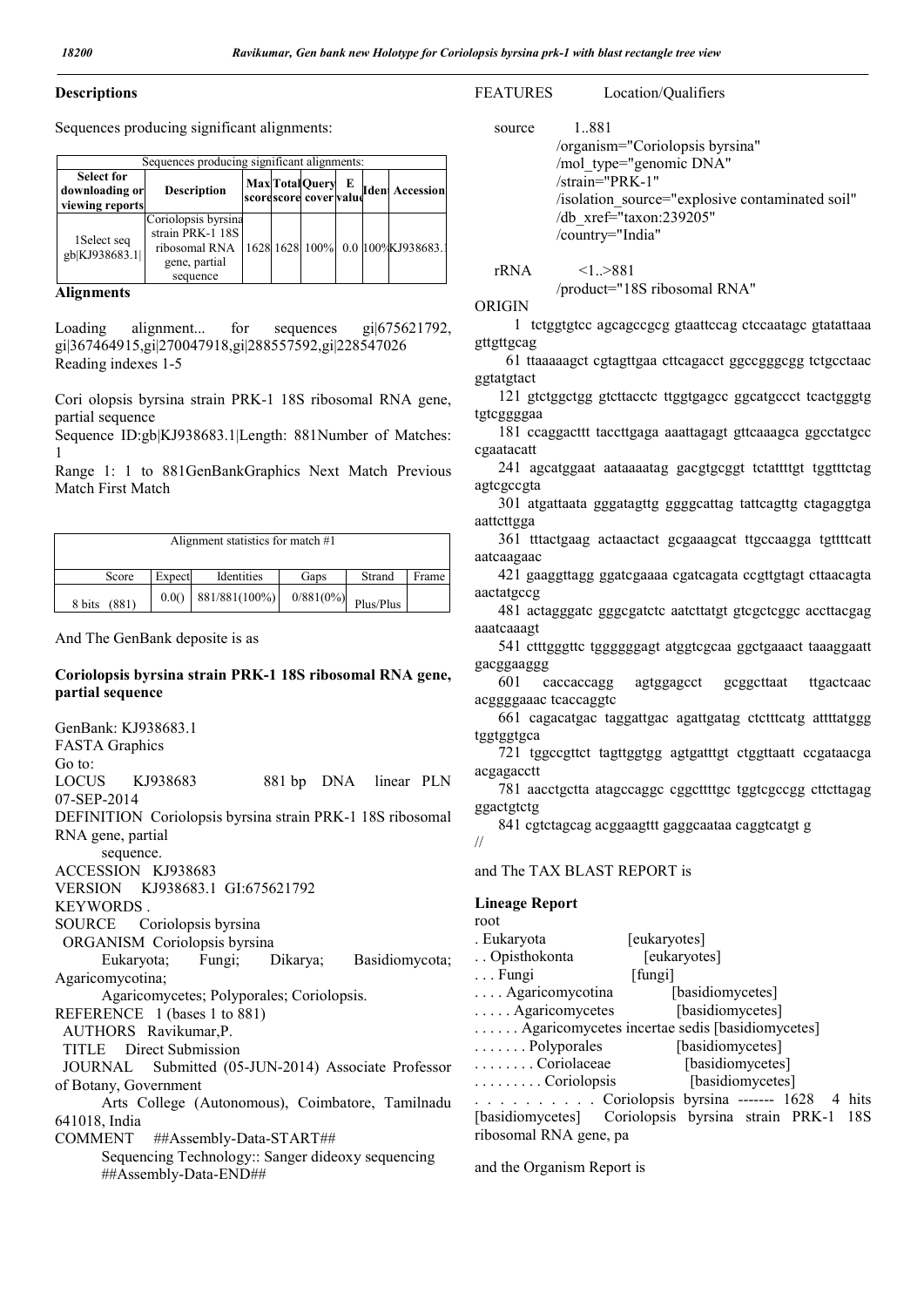Coriolopsis byrsina [basidiomycetes] taxid 239205 gb|KJ938683.1| Coriolopsis byrsina strain PRK-1 18S riboso... 1628 0.0

### Taxonomy Report

| Agaricomycotina90 hits 57 orgs [Dikarya; Basidiomycota] |
|---------------------------------------------------------|
| $\ldots$ Agaricomycetes $\ldots$ 89 hits 56 orgs        |
| Agaricomycetes incertae sedis  86 hits 54 orgs          |
|                                                         |
|                                                         |
|                                                         |
| Coriolongic hyrning A hite 1 orga                       |

. . . . . . . . . . Coriolopsis byrsina ......... 4 hits 1 orgs

### gb|KJ938683.1| (881 letters)

Query IDgi|675621792|gb|KJ938683.1| DescriptionCoriolopsis byrsina strain PRK-1 18S ribosomal RNA gene, partial sequence Molecule type nucleic acid Query Length 881. Database Name nr Description Nucleotide collection (nt) Program BLASTN 2.2.31+ Citation

The BLAST RECTANGLE TREE VIEW of *Coriolopsis byrsina* PRK-1 is as